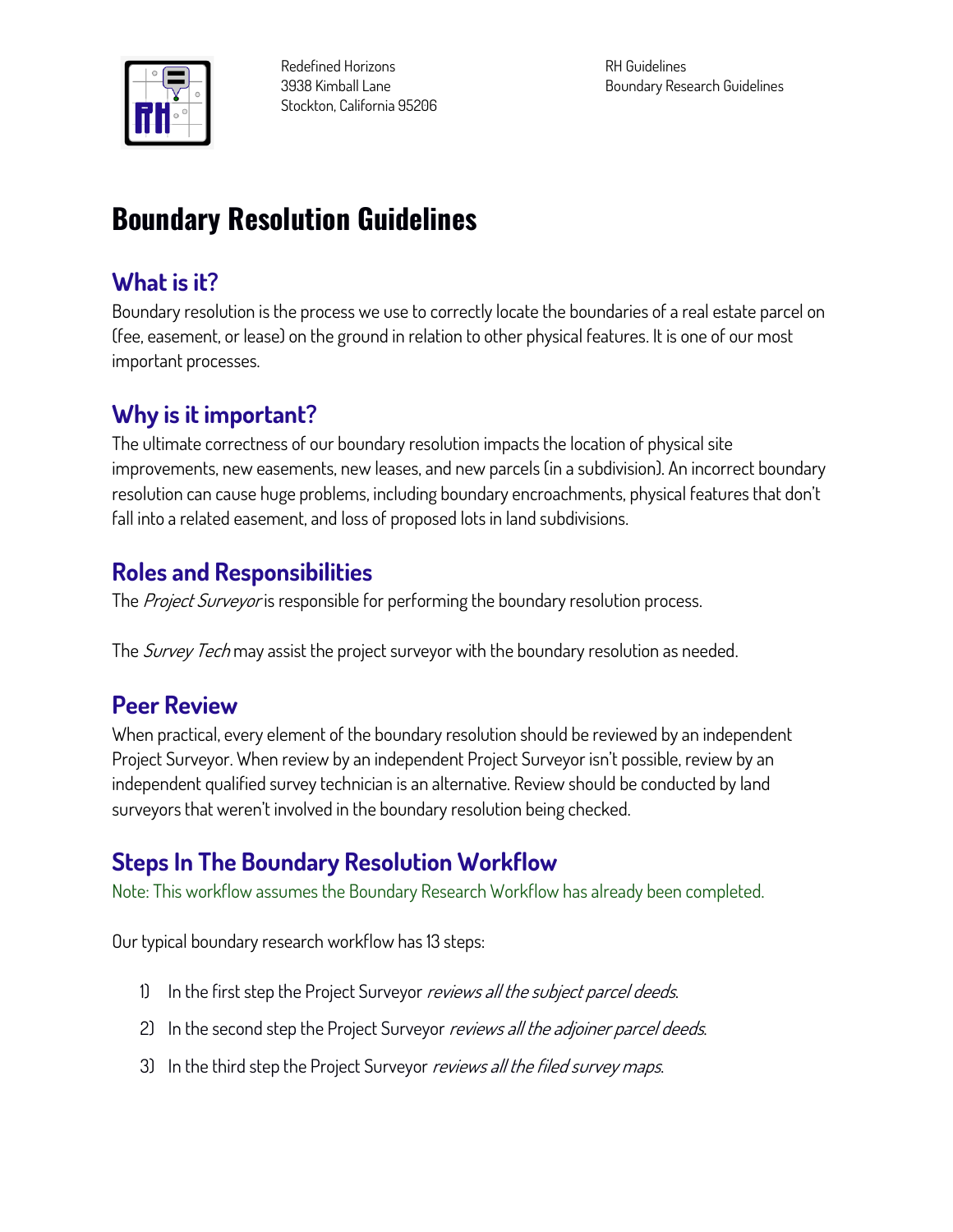

- **4) In the fourth step the Project Surveyor identifies property corner monument search areas based on the information in maps and deeds.**
- **5) In the fifth step the Project Surveyor identifies all the controlling elements for the subject parcel(s) in deeds and on maps.**
- **6) Boundary field surveys are performed in the sixth step. See the survey guidelines for boundary field surveys for more information.**
- **7) In the seventh step, the Project Surveyor evaluates evidence collected during boundary field surveys.**
- **8) In the eighth step, the Project Surveyor makes an initial resolution of the subject parcel boundaries.**
- **9) In the ninth step, the Project Surveyor prepares preliminary boundary linework. (See the survey guidelines for boundary drawings for more information.)**
- **10) The Project Surveyor checks the preliminary boundary linework for gaps and overlaps in the tenth step.**
- **11) The Project Surveyor compares the preliminary boundary linework to physical occupation in the eleventh step.**
- **12) In the twelfth step the Project Surveyor creates final boundary linework. (See the survey guidelines for boundary drawings for more information.)**
- **13) In the thirteenth step the Project Surveyor completes the Boundary Survey Report.**

#### **Notes On Deed Review**

**The land descriptions need to be reviewed for both the subject parcel vesting deeds and the adjoiner parcel vesting deeds. For each deed the surveyor should perform the following steps:**

- **1) Identify the relationship to the subject parcels.**
- **2) Identify the type of land descriptions (lot and block/metes and bounds/PLSS aliquot/strip/area/hybrid).**
- **3) Check the controlling calls for the point-of-commencement and point-of-beginning.**
- **4) Check for controlling calls for property corner monuments.**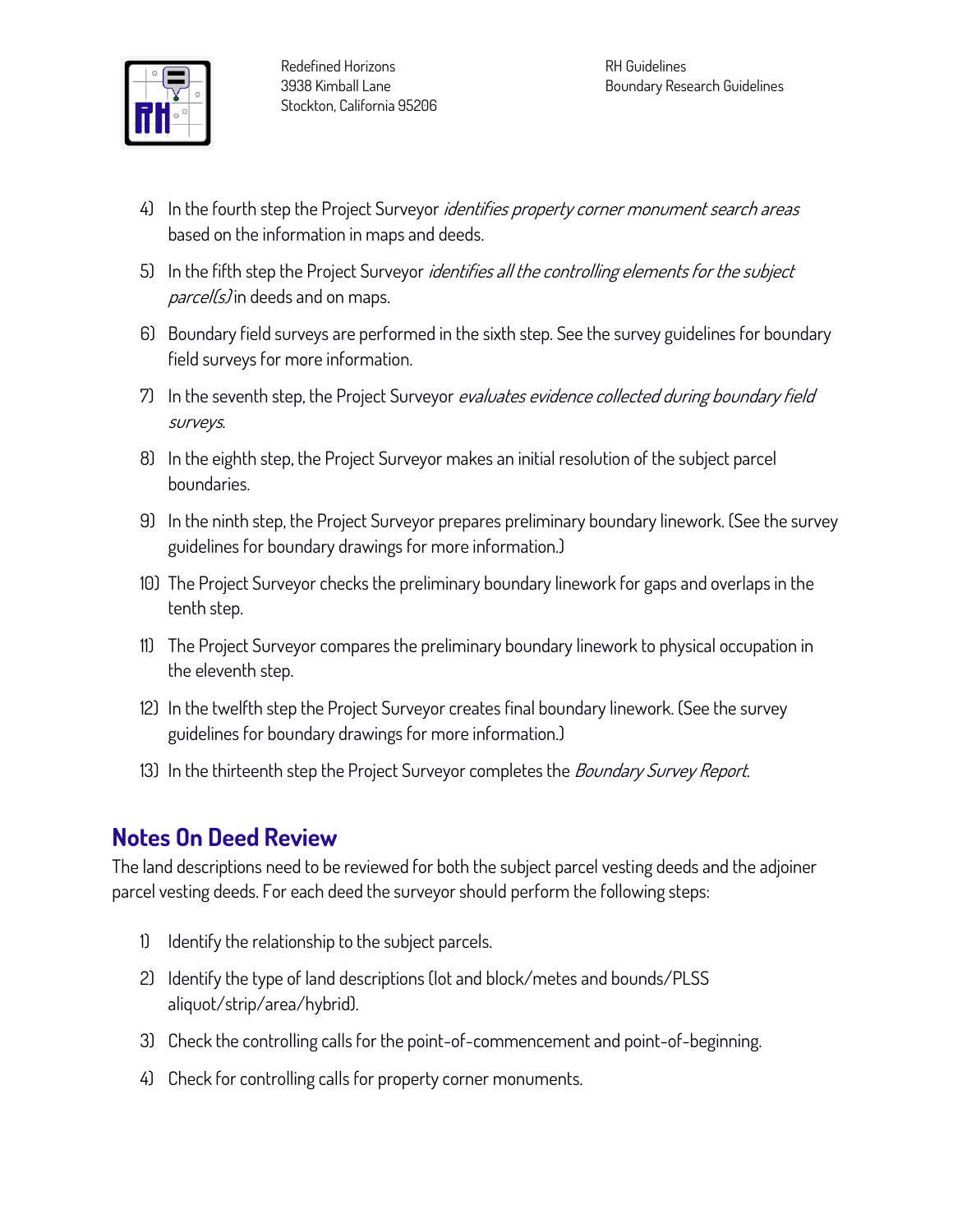

**RH Guidelines Boundary Research Guidelines**

- **5) List other controlling calls (road centerline, bank of creek, and similar calls.)**
- **6) Check geometrical closure.**

#### **Notes On Map Review**

**Filed survey maps on or adjoining to the subject parcels need to be reviewed. For each filed survey map the surveyor should perform the following steps:**

- **1) Identify the type of map (subdivision map/record-of-survey map/corner record).**
- **2) Identify the relationship to the subject parcel (controlling map, retracing map, controlling adjoiner map, retracing adjoiner map, subject parcel ancestor map, adjoiner parcel ancestor map).**
- **3) Check for property corner monuments.**
- **4) Check for method of establishment used for any corners or lines of the subject parcels.**

# **Notes On Identification of Property Corner Monument Search Areas**

**Review all deed land descriptions and filed surveys for property corner monuments that need to be searched for. Determine if each corner is controlling or a retracement corner. Assign search priorities.**

# **Notes On The Identification Of Controlling Elements**

**Each line of a subject parcel should have a controlling element. This can be a call for a monument, a call for an adjoiner, or a measurement (like a bearing or a distance). Identify the controlling element of each line of the subject parcel.**

# **Notes On The Evaluation Of Evidence**

**Determine the evidence for each controlling corner or line needed in the boundary resolution. Describe the decision on the weight of each piece of evidence. Note conflicting evidence. (For example: Two monuments that claim to mark the same property corner.)**

# **Notes On The Resolution Of Controlling Elements**

**Describe the method used to resolve each corner or line of the subject parcel. Note any evidence used in the resolution. Identify alternative methods of resolution.**